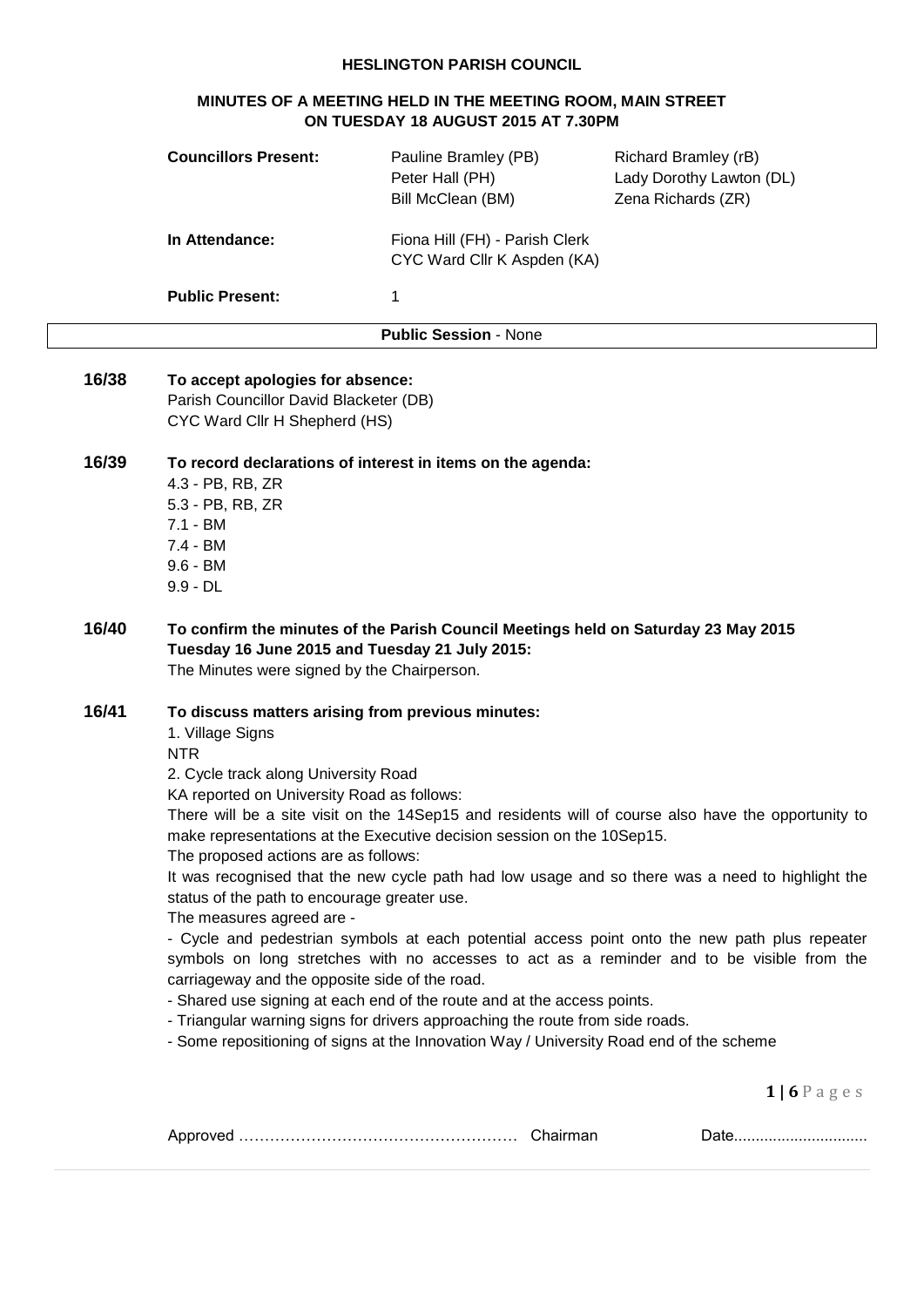## **For the Crossing scheme, the following was proposed -**

- Two additional sets of speed cushions to be provided to achieve better compliance with the 20mph limit.

- Provision of a central refuge area on the speed table to help students cross University Road in two stages if necessary and to stop them being stranded in the centre of the carriageway.

The signing and lining has been ordered and should be installed by early to mid September.

Additional speed cushions and refuge are to be considered by the Executive Member at the 10th September Decision Session. If they are approved they will be implemented shortly thereafter.

The PC have concerns over these proposals and the lack of consultation and asked for a site meet before the  $10^{th}$  – KA to arrange

3. City of York Local Plan

KA reported that there was work to be done on a new strategy, so consequently it will take longer, which results in unsurety for parishioners and developers.

4. Neighbourhood Planning

Halifax Estates had emailed FH asking for the current position and it was agreed the Parish Council would respond as follows: "I can confirm that the Neighbourhood Plan is very much in draft form and Halifax Estates, along with all residents/land owners will be consulted with, as the Parish Council would seek to have a working relationship with all interested parties".

Jon Meacock, had emailed "As things stand at the moment the University would not agree to a Neighbourhood Plan boundary that incorporates any land under our control or included within our Local Plan representations

Following discussion on a way forward, Keith made the suggestion that the PC could write to CYC explaining that the University would not agree with the boundary unless we exclude Low Lane - in our view an unreasonable request. We should put forward our reasons for the chosen boundary and let CYC decide if we could progress on that basis.

5. Article 4 (2) Direction

FH was asked to chase this up again.

6. CYC Community Governance Review

Andrew Flecknor, CYC was due to attend the Sep15 meeting to discuss this matter.

## **16/42 To Discuss, if necessary, long-standing matter:**

1.Appearance of village NTR 2. Rights of way NTR 4. SSSI - Dog Orders NTR 5. Highway Matters The decision on yellow lines on Heslington Lane will be taken on 10 September at a Decision Session 6. Major Events - Yorkshire Marathon/Tour de Yorkshire No information received yet 7. University of York NTR 8. HMO's NTR 9. Elvington NTR 10. Communication - Website/Newsletter/Broadband/Notice board Website - to be updated, work in progress

**2 | 6** P a g e s

|  | .w |
|--|----|
|  |    |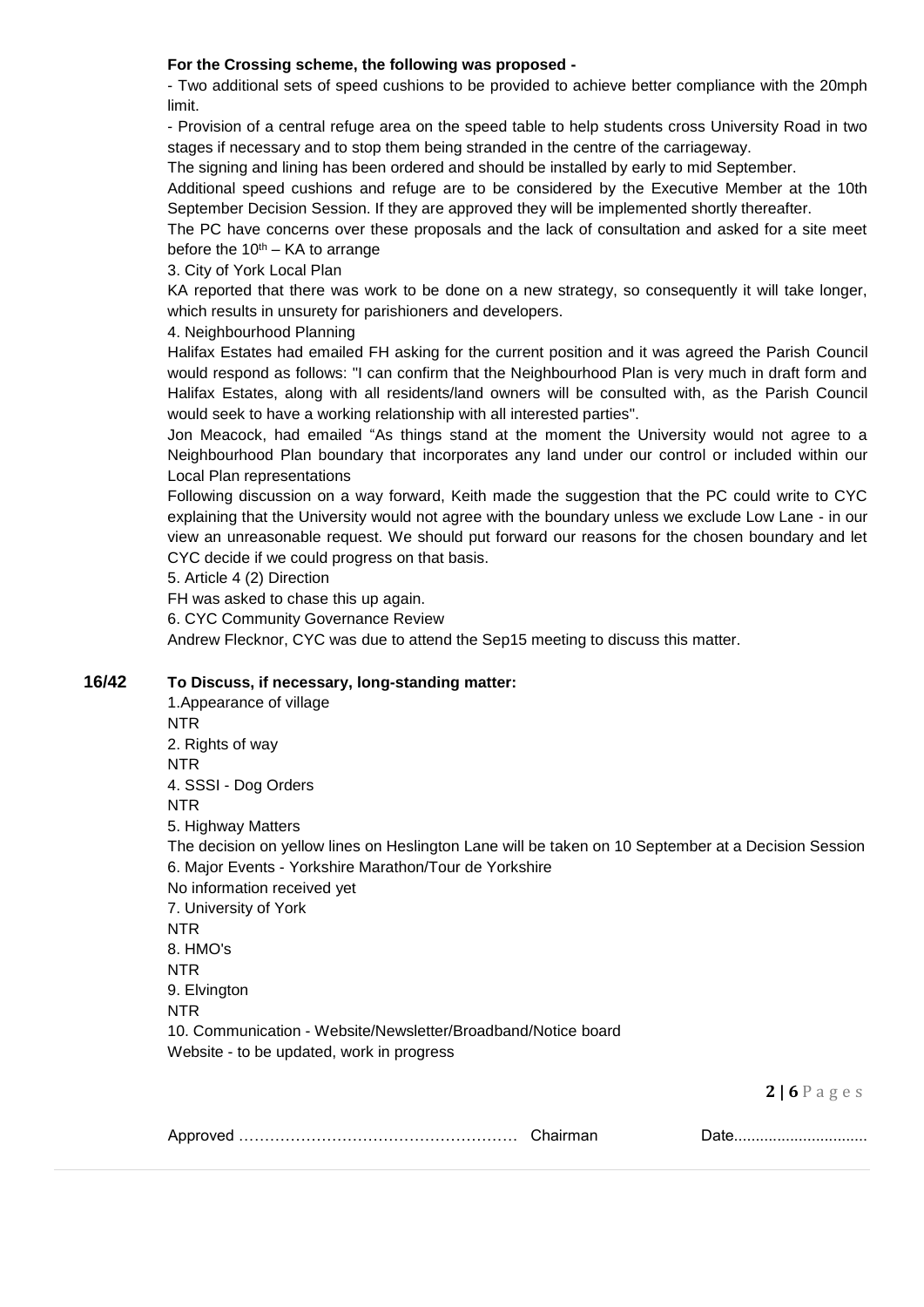Newsletter - BM had prepared a draft Broadband - NTR Notice Board - now in place and excellent job. PB would send a letter of thanks to Jane Grenville and the University Estates team..Thanks to DB for liaising.

# **16/43 To receive any matters raised by members of public:**

It was raised that the A64/A19 accident diversions worsen the problems along Heslington Road.

## **16/44 To report and make relevant recommendations on new planning applications:**

Letter A:We support the application Letter B:We have no objections Letter C:We do not object but wish to make comments or seek safeguards as set out overleaf Letter D:We object on the planning grounds set out overleaf 1. 15/01400/FUL Heslington Sportsfield Letter B Unanimous 2. 15/01534/FUL Sycamore Barn, Langwith Stray Letter B "no objections to this application, but are concerned that the neighbours privacy should not be compormised." Unanimous 3. 15/01592/TCA Heslington Hall Letter B Unanimous 4. 15/01600/FUL Fulford Golf Course Letter B Unanimous 5. 15/01638/FUL Botland Farm, Main Street Letter B Unanimous **16/45 To report planning decisions by City of York Council:** None **16/46 To receive reports from representatives of following outside bodies:** 1. Ward Councillors Ward Funding of about £10,000.00 is available and parish councils can apply for funding. Ward Team meet West Offices 10<sup>th</sup> Sept 2. North Yorkshire Police NTR 3. Heslington East Community Forum NTR 4. Good Neighbours Forum NTR 5. Ouse and Derwent Drainage Board NTR 6. Sports Field

**3 | 6** P a g e s

|  | Chairmar |
|--|----------|
|--|----------|

NTR

NTR

NTR

8. Alms Houses

7. York Environment Forum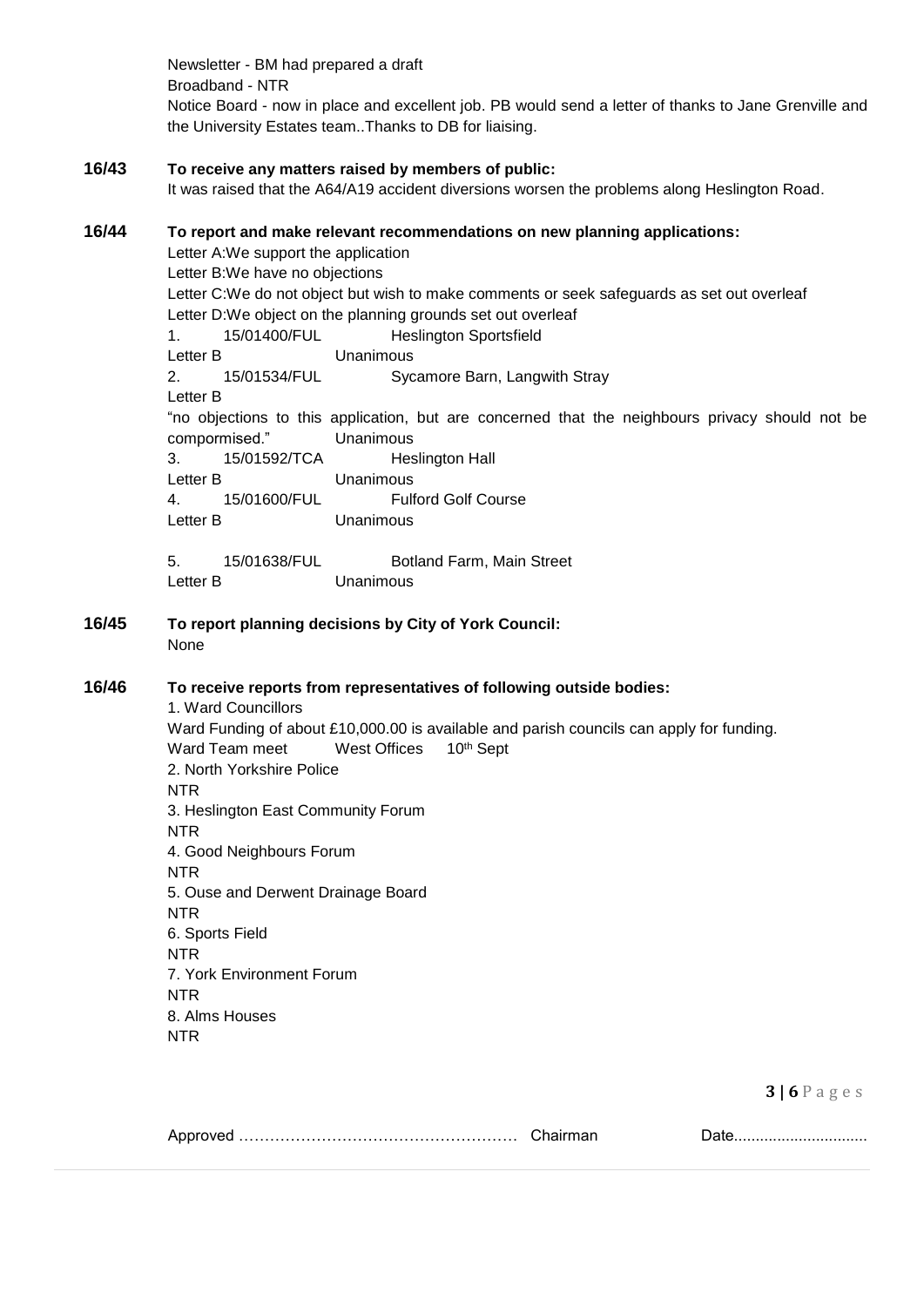9. The Meeting Room 9.1 Expenditure including new boiler It was unanimously agreed that the expenditure should be delegated as shown on the form attached to these minutes. 9.2 Finger Post Sign The details of the sign, to be ordered by PB, were agreed.

#### **16/47 To receive any new correspondence received by the council:**

1. Yorkshire Bank - Inactive Account

FH had received a letter advising that account 00115458 was now classed as inactive, but would remain open. The letter would be kept on file.

**16/48 To receive matters raised by members:** None

#### **16/49 To discuss matters raised by Parish Clerk/Responsible Financial Officer:**

1. Bookkeeping records for year ending 31 Mar 16 to date

The financial report was circulated around Cllrs

2. Internal Control Check(s)

The Parish Council conducted the monthly and quarterly internal control checks and found everything to be in order.

3. Internal Audit Report

Yorkshire Internal Audit Services have carried out the internal audit and there are no matters of concern. There were two matters raised:

- Payments, ensure the correct amounts are shown in the minutes

- Employment, ensure PAYE is paid promptly

4. Work Place Pensions

YLCA had advised as follows - " I think that we have gone as far as we can with the prospect of YLCA administering an affinity scheme for local councils. The risks are too high and it means us registering with the Financial Services Authority and we do not have the resources to run such a scheme. We had a meeting last week with a company that is hopefully going to run some sessions for us and he raised some interesting issues. I assume that you (personally) are going to inform the councils that you work for that you wish to opt in? I would assume that they are all remunerate you below the lower earnings threshold so do not have an automatic requirement to enrol you? I cannot recommend the company that we are speaking to but can give you details if you would like – they seem to specialised in smaller bodies".

FH had obtained a quote from Ardent UK, 80 Clifton, York, YO30 6BA, who would charge an administration fee of £295, to set up a scheme for the parish council.

This quote was unanimously accepted.

3. Matters raised with/by Yorkshire Local Councils Association (YLCA)

The newly drafted standing orders were adopted and signed.

4. To approve the following invoices for payment

| 4.1 Parish Clerk Salary               | £265.61 | 001600 |
|---------------------------------------|---------|--------|
| 4.2 LengthsmanSalary                  | £256.97 | 001601 |
| 4.3 HMRC - PAYE                       | £589.97 | 001602 |
| 4.4 Parish Clerk Home Work Allowance  | £46.80  | 001603 |
| 4.5 Yorkshire Internal Audit Services | £280.00 | 001604 |

**4 | 6** P a g e s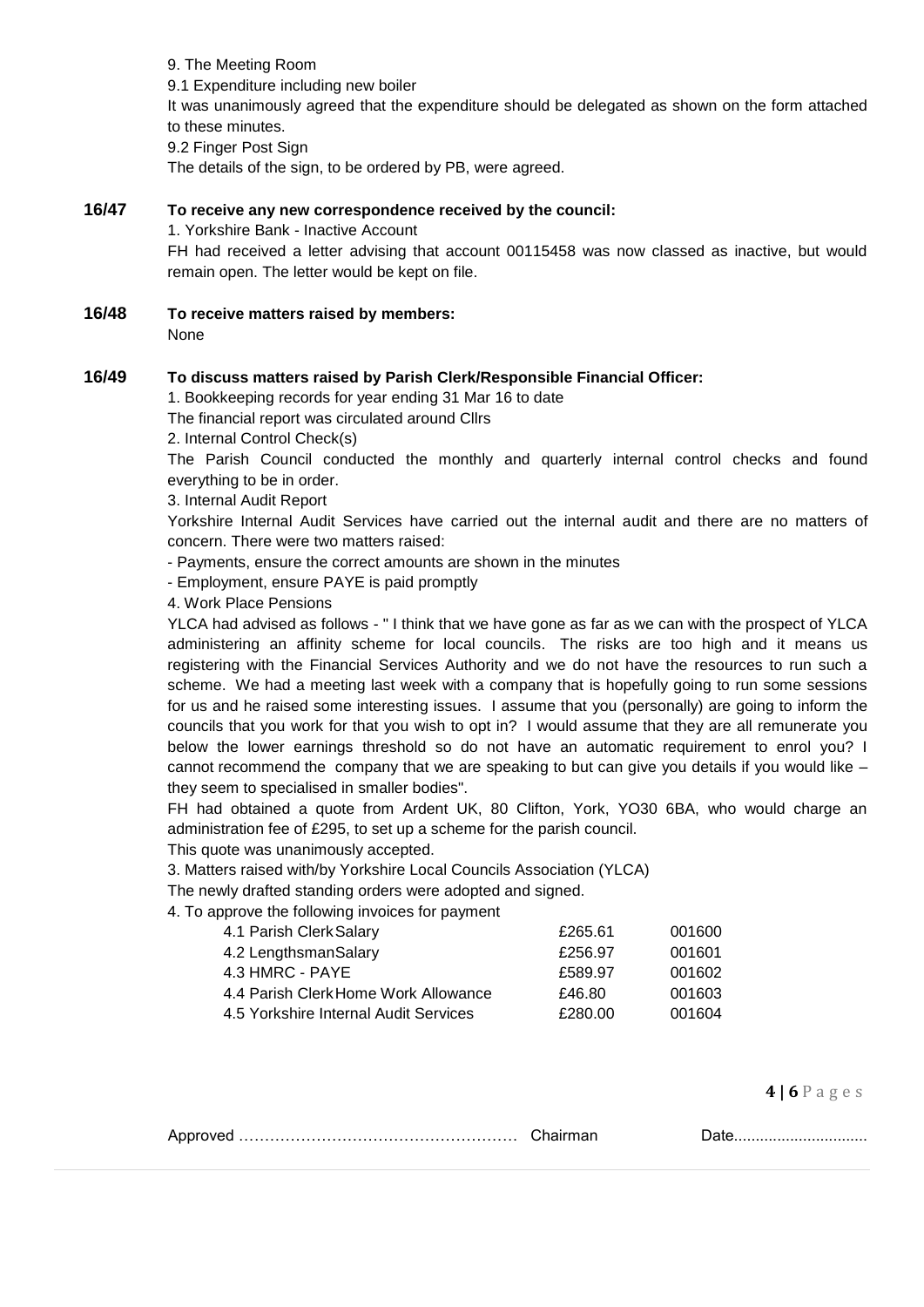**16/50 To confirm the dates of the future meeting(s) on Tuesdays at 7.30 p.m. in the Meeting Room as:** 15 September 2015

| 20 October 2015 | 17 November 2015 | 15 December 2015  |
|-----------------|------------------|-------------------|
| 19 January 2016 | 16 February 2016 | 15 March 2016     |
| 19 April 2016   | 17 May 2016      | 21 June 2016      |
| 19 July 2016    | 16 August 2016   | 20 September 2016 |
| 18 October 2016 | 15 November 2016 | 20 December 2016  |

**5 | 6** P a g e s